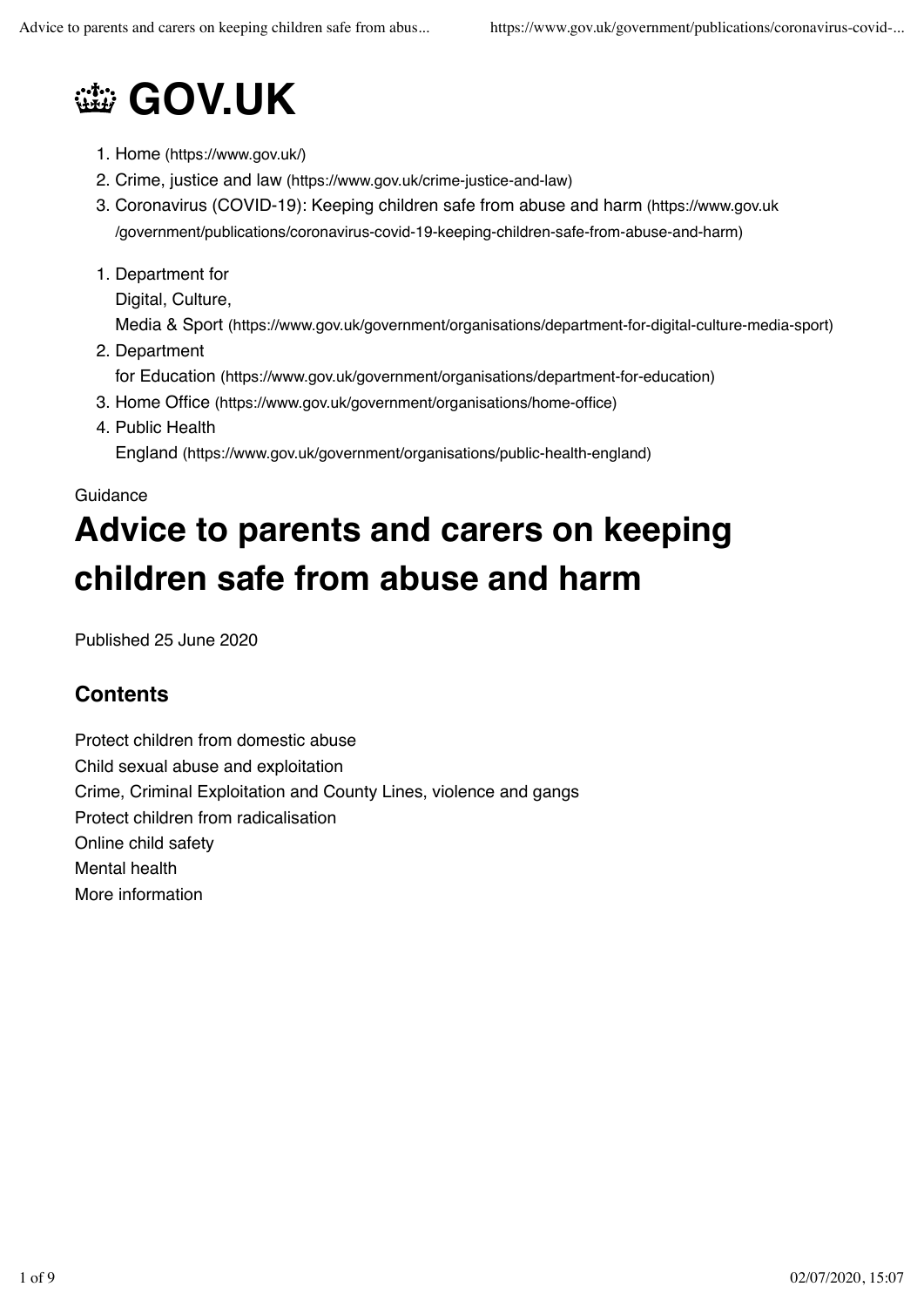

#### © Crown copyright 2020

This publication is licensed under the terms of the Open Government Licence v3.0 except where otherwise stated. To view this licence, visit nationalarchives.gov.uk/doc/open-government-licence /version/3 (https://www.nationalarchives.gov.uk/doc/open-government-licence/version/3) or write to the Information Policy Team, The National Archives, Kew, London TW9 4DU, or email: psi@nationalarchives.gsi.gov.uk.

Where we have identified any third party copyright information you will need to obtain permission from the copyright holders concerned.

This publication is available at https://www.gov.uk/government/publications/coronavirus-covid-19 keeping-children-safe-from-abuse-and-harm/advice-to-parents-and-carers-on-keeping-children-safefrom-abuse-and-harm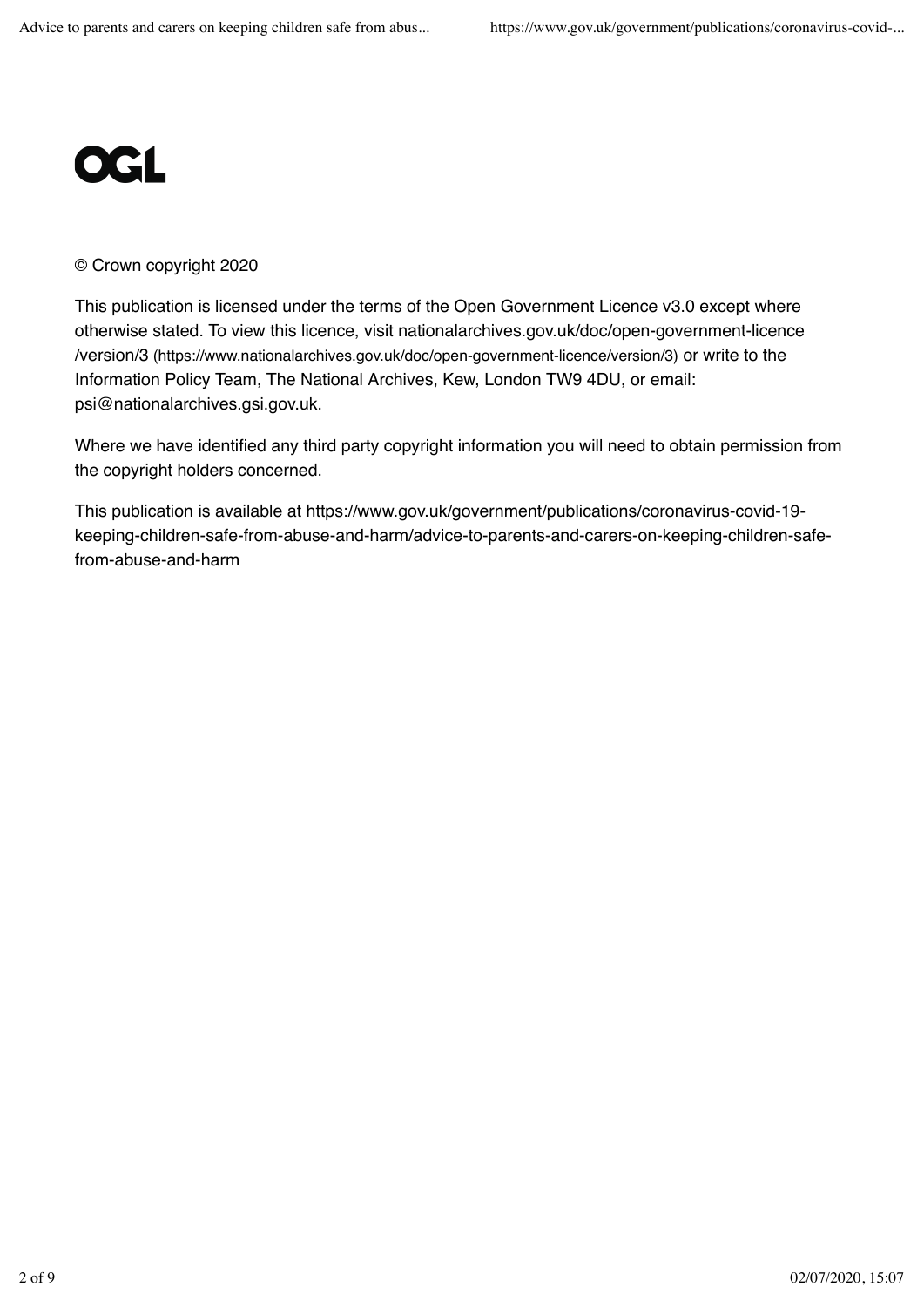Call the NSPCC helpline for support and advice if you have a concern for your own or another child's safety on 0808 800 5000.

If you feel that your child is in immediate danger, call the police on 999. You can report concerns to the police on their non-emergency number, 101.

You can also contact the relevant social care team at your local council to report a concern about a child or adult (http://www.myguideapps.com/projects/safeguarding/default/).

This guidance brings together sources of information about the main risks children may be particularly vulnerable to during the coronavirus (COVID-19) pandemic and signposts you to help and support available.

The essential measures to control coronavirus can potentially increase risks to children and this can cause concern for parents and carers.

This guide also includes information on the support providers who can help you have effective conversations with a young person, especially if you are concerned for their safety.

Visit the See, Hear, Respond service (https://www.barnardos.org.uk/see-hear-respond) or call on 0800 157 7015 for additional support, advice and information during this period (England only).

This includes online and face-to-face support for children and families, help for children at risk of harm outside of the home, and support to help vulnerable children successfully return to school or college.

### **Protect children from domestic abuse**

The government's stay at home instruction does not apply if a person needs to leave their home as a result of domestic abuse. Refuges have remained open throughout the lockdown period to provide safe accommodation for victims and their children.

Domestic abuse can have devastating consequences for children, and can have lifelong impacts on their mental and physical health and behaviour into adulthood.

Domestic abuse occurs between those who are, or have been, in relationships. It can also occur between family members, such as between teenagers and parents (known as adolescent to parent violence and abuse (APVA)) (https://assets.publishing.service.gov.uk/government/uploads/system/uploads /attachment\_data/file/732573/APVA.pdf).

Find out how to recognise and spot the signs of domestic abuse (https://www.gov.uk/guidance/domesticabuse-how-to-get-help#domestic-abuse-in-a-relationship-recognise-it).

If you or someone you know is a victim of domestic abuse:

see domestic abuse: how to get help (https://www.gov.uk/guidance/domestic-abuse-how-to-get-help) which includes specific advice on how to get help for children and young people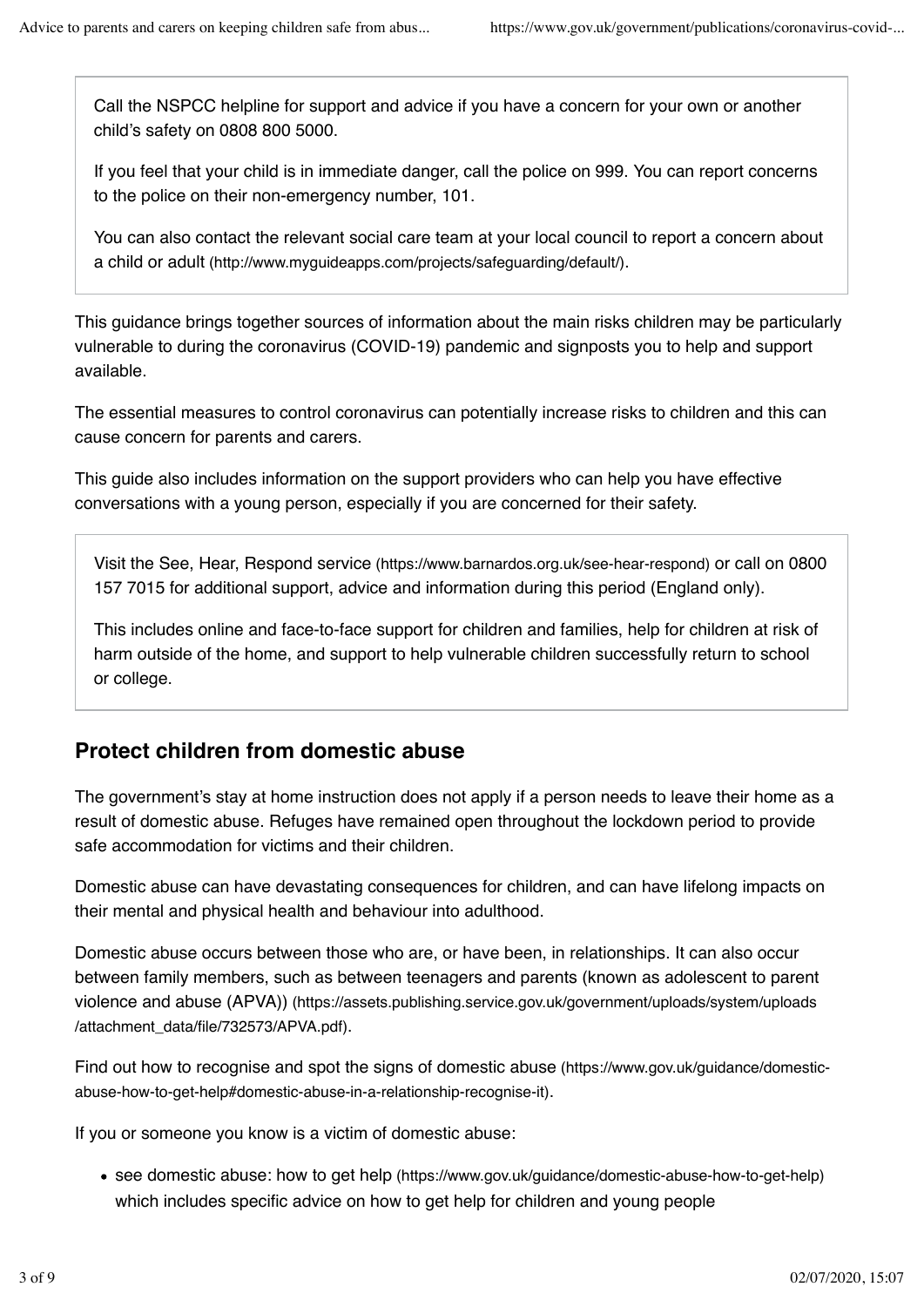(https://www.gov.uk/guidance/domestic-abuse-how-to-get-help#get-help-for-children-and-young-people)

call the NSPCC helpline for advice and support if you have concerns about a child on 0808 800 5000, as well as the National Domestic Abuse helpline on 0808 2000 247

If you are in immediate danger, call 999 and ask for the police. If you are unable to talk on the phone, listen to the questions from the operator and respond by coughing or tapping the handset if you can. Follow the instructions depending on whether you are calling from a mobile or a landline.

For help with parental conflict and relationship abuse:

Co-Parent Hub (https://cafcass.clickrelationships.org/) - information for separated parents and advice to help you and your ex-partner to be good co-parents

#### **Teenage relationship abuse**

Teenagers can experience abuse in their own relationships, even if they aren't living with the abuser:

- NSPCC's 'Coronavirus and keeping safe from abuse' (https://www.nspcc.org.uk/keeping-childrensafe/reporting-abuse/coronavirus-abuse-neglect-vulnerable-children/) - common signs of teenage relationship abuse if you are concerned about a young person's relationship
- Parent Info (https://parentinfo.org/) advice, tips, and key signs to spot for parents on talking to teenagers about consent (https://parentinfo.org/article/talking-to-your-teenager-about-consent-0) and spotting abuse in teenage relationships (https://parentinfo.org/article/spotting-abuse-in-teenagerelationships-0)
- NSPCC (https://www.nspcc.org.uk/keeping-children-safe/sexual-behaviour-children/) helpful information for parents and carers on how to talk to your child about sex and consent
- Childline (https://www.childline.org.uk/info-advice/friends-relationships-sex/sex-relationships/healthyunhealthy-relationships/) - interactive activities for children and signposts to support available

### **Child sexual abuse and exploitation**

Call 999 and ask for the police if your child has been a victim of child sexual abuse – online or offline – and you believe they are in immediate danger.

When a child or young person is sexually abused, they are forced or tricked into sexual activities. They might not understand that what is happening is abuse or that it is wrong. They might be afraid to tell someone.

Sexual abuse can happen anywhere – and it can happen in person or online. It's never a child's fault they were sexually abused – it's important to make sure children know this.

See the government's definition of child sexual abuse and child sexual exploitation (https://assets.publishing.service.gov.uk/government/uploads/system/uploads/attachment\_data/file/779401 /Working\_Together\_to\_Safeguard-Children.pdf#page=103).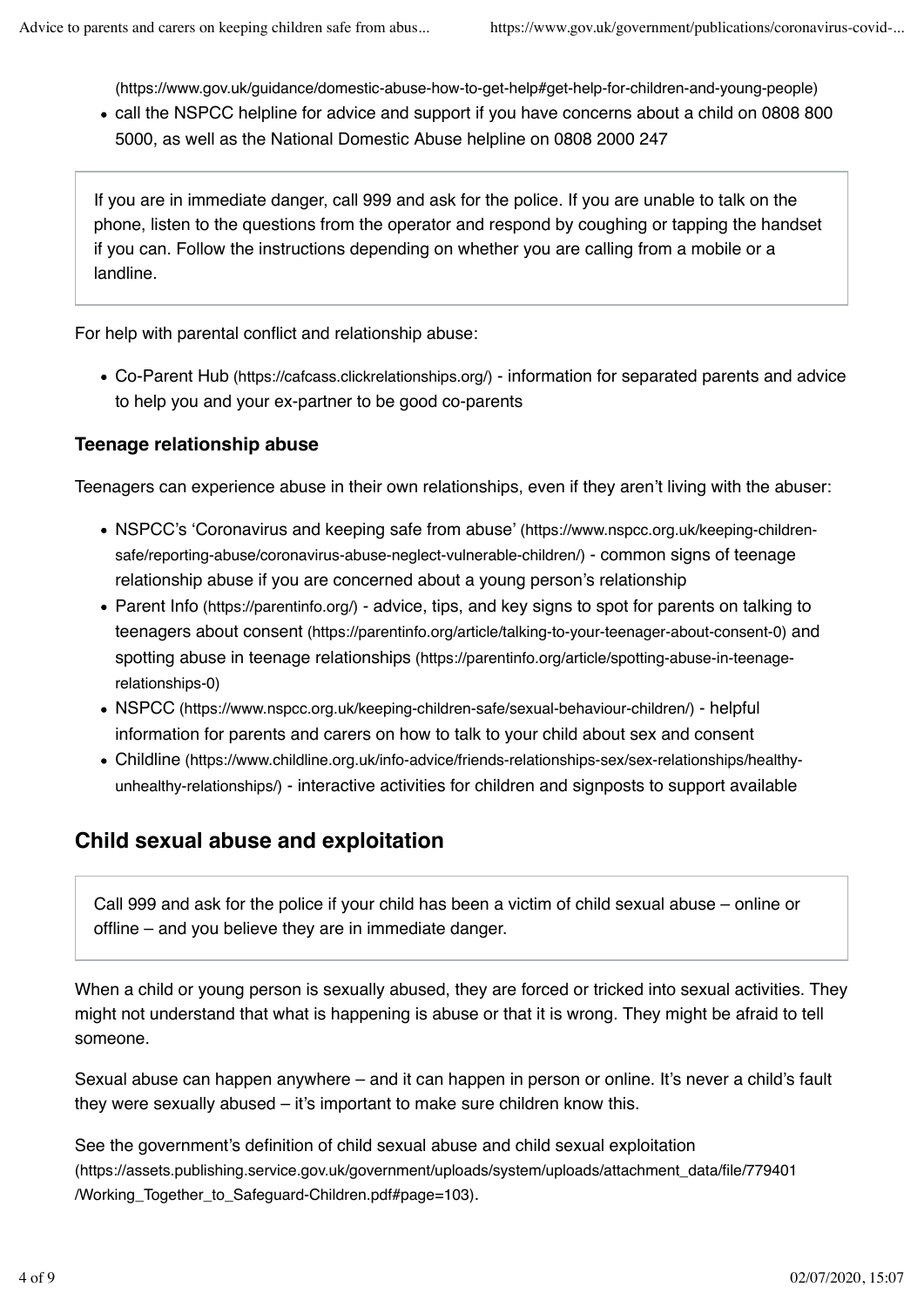These are resources that can help:

- $\bullet$  Together, we can tackle child abuse (https://tacklechildabuse.campaign.gov.uk/) how to recognise child abuse, and how to report it
- report to the National Crime Agency-CEOP (https://www.ceop.police.uk/ceop-reporting/) (Child Exploitation and Online Protection) if you are concerned that your child has been a victim, or is at risk of becoming a victim, of online sexual abuse, or you are worried about the way someone has been communicating with your child online
- contact the NSPCC helpline (https://www.nspcc.org.uk/keeping-children-safe/our-services/nspcchelpline/) 0808 800 5000 for support and advice if you have any concerns about your own or another child's safety
- Stop It Now! (https://www.stopitnow.org.uk/) information and advice on concerns about someone's behaviour, including children who may be displaying concerning sexual behaviour
- Talk Pants Guide for Parents (https://www.nspcc.org.uk/globalassets/documents/advice-and-info/pants /pants-2018/pants-parents-guide-online.pdf) – how to have age-appropriate conversations to help protect children from sexual abuse using simple, child-friendly language and give children the confidence and knowledge to stay safe
- Coronavirus: support for parents and carers to keep children safe online (https://www.gov.uk /government/publications/coronavirus-covid-19-keeping-children-safe-online/coronavirus-covid-19-supportfor-parents-and-carers-to-keep-children-safe-online) - resources to help keep children safe from different risks online, including child sexual abuse and 'sexting', and where to go to receive support and advice

### **Sexual assault referral centres**

Sexual assault referral centres (https://www.nhs.uk/live-well/sexual-health/help-after-rape-and-sexual-assault/) (SARCs) offer support services for children who have experienced sexual abuse or sexual violence, either recently or in the past.

Specially trained medical and support staff care for the child in a safe and comfortable environment and can arrange for ongoing support to help them recover physically and emotionally.

Steps are taken to ensure the child is protected from immediate harm and from any future harm. Partners, such as the police and social services, support the process and may be involved in arranging the initial referral to the SARC.

For additional advice and support, find your local sexual assault referral centre (https://www.nhs.uk /service-search/other-services/Rape-and-sexual-assault-referral-centres/LocationSearch/364).

More support for victims of sexual violence and abuse (https://www.gov.uk/government/publications /coronavirus-covid-19-support-for-victims-of-sexual-violence-and-abuse/coronavirus-covid-19-support-for-victimsof-sexual-violence-and-abuse).

### **Crime, Criminal Exploitation and County Lines, violence and gangs**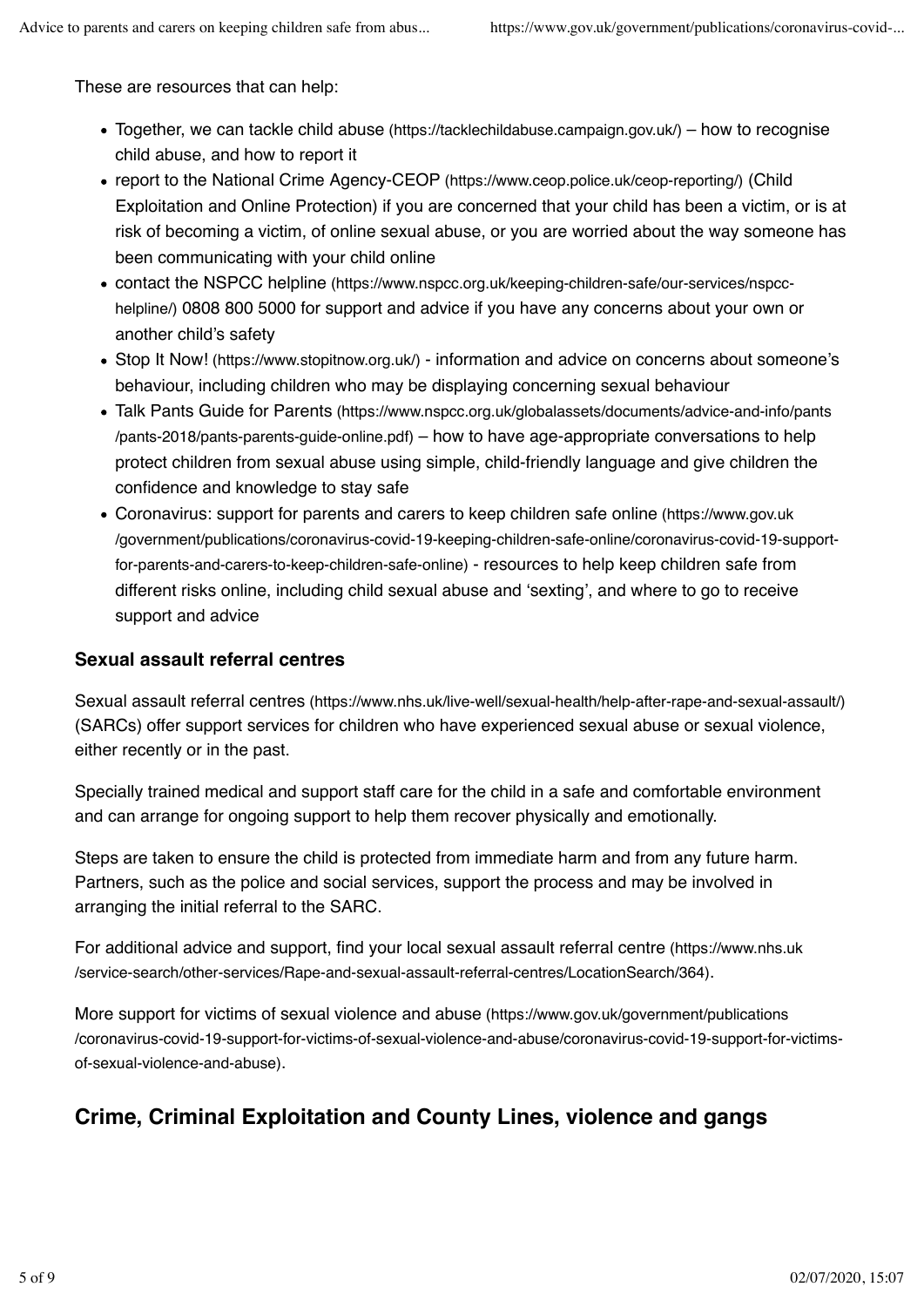Call the police on 999 if you feel that your child is in immediate danger. You can report concerns to the police on their non-emergency number, 101.

Children and young people involved with gangs, county lines and criminal exploitation need help and support. They might be involved in violence, be pressured into doing things like stealing, carrying drugs or weapons or be abused, exploited and put into dangerous situations.

- NSPCC's 'Criminal exploitation and gangs' (https://www.nspcc.org.uk/what-is-child-abuse/types-ofabuse/gangs-criminal-exploitation/) - if you have concerns that your child is being criminally exploited, involved in gangs or county lines, as well as more information on what these terms mean - phone 0808 800 500 or email help@nspcc.org.uk
- Children's Society resources on criminal exploitation and county lines (https://www.childrenssociety.org.uk/what-we-do/our-work/tackling-criminal-exploitation-and-countylines/county-lines-resources) - for parents who are concerned their child may be being criminally exploited or involved in county lines
- Parent Info (https://parentinfo.org/) information for parents about knife crime and gang involvement (https://parentinfo.org/article/if-your-child-is-in-a-gang)

If your child is missing from home

Contact Missing People SafeCall service (https://www.missingpeople.org.uk/how-we-can-help/safecall.html) or you have concerns about them being involved in gangs, drugs dealing or county lines exploitation.

SafeCall provides confidential and one-to-one support to children, but they also offer advice and guidance to parents and carers who are concerned and need support.

To speak to someone urgently, contact Missing People's (https://www.missingpeople.org.uk/) free, 24/7 confidential helpline.

Phone or text: 116 000 Email: 116000@missingpeople.org.uk

### **Protect children from radicalisation**

Call the police on 101 or contact your local authority safeguarding team if you are worried that a loved one is being radicalised - you can get advice or share a concern so that they can get safeguarding support.

Although rare, increased online activity and feelings of stress and isolation may be exploited by online groomers to target vulnerable children and young people – including extremist influences seeking to radicalise vulnerable people.

Extremists may use the coronavirus outbreak to promote hateful views, for example through conspiracy theories blaming a particular group for the virus, or through spreading misinformation about these groups' responses to it.

Online exploitation is often hard to recognise. Sometimes there are clear warning signs - in other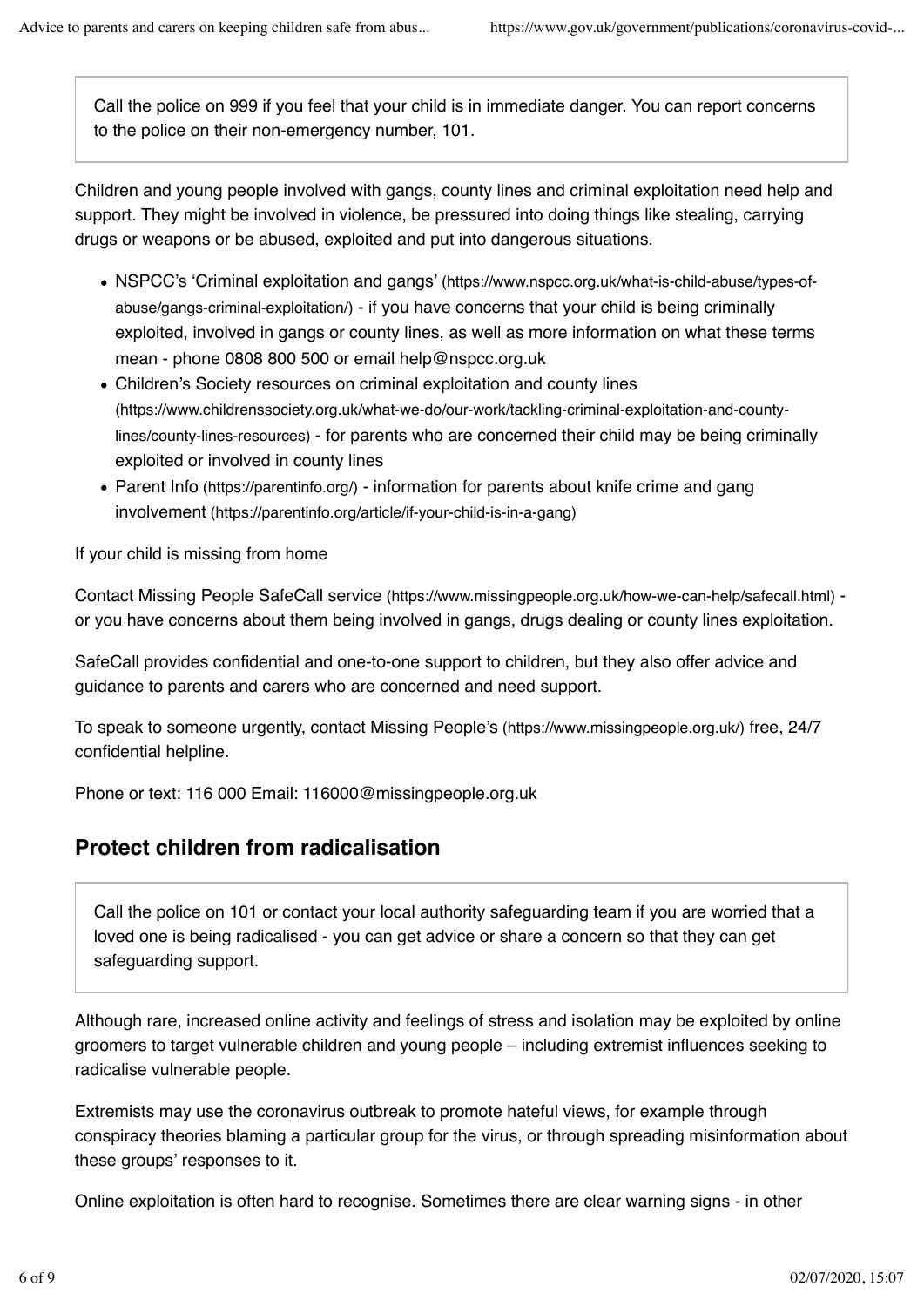cases the changes are less obvious. Although some of these traits may be quite common among teenagers, taken together they could indicate that your child may need help. The Let's Talk About It (https://www.ltai.info/staying-safe-online/) lists some of these signs.

You know your child best and you will want to speak with them first. Check in with them and ask about what they are viewing, who they are speaking to and how they are feeling.

These are resources that can help:

- Digital safety during Covid-19 (https://www.ltai.info/wp-content/uploads/2020/05/Digital-safety-during-COVID-19-pdf.pdf) - advice produced by the Home Office
- Educate against hate parents' hub (https://educateagainsthate.com/parents/) resources and government advice for parents and carers on keeping young people safe from extremism, including online
- Let's Talk About It (https://www.ltai.info/staying-safe-online/) support for parents and carers to keep children safe from online radicalisation.

#### **Prevent**

Prevent can help your child get support to move away from harmful influences. The support can include help with education or careers advice, dealing with mental or emotional health issues, or digital safety training for parents.

Call the police on 101 to get advice or share a concern so that they can get safeguarding support through Prevent, if you are worried that a loved one is being radicalised.

You can also contact your local authority safeguarding team for help. Receiving support through Prevent is voluntary, confidential and not any form of criminal sanction.

#### **Report online material promoting terrorism or extremism**

You can report terrorist content you find online (https://www.gov.uk/report-terrorism). More information about what to report and what happens when you make a report can be found on the Action Counters Terrorism campaign (https://act.campaign.gov.uk/).

### **Online child safety**

It is important for children and teenagers to stay safe online, especially as they will be spending more time online than usual. Parents and carers may be particularly concerned about the safety of their children online.

- advice for parents and carers on how to help children stay safe online (https://www.gov.uk/guidance /covid-19-staying-safe-online#parents) - how to make use of parental controls, how to have conversations with your child about staying safe online, and how children can stay safe and healthy during a time when they may be spending more time on their devices than usual
- Childnet's guidance for parents and carers (https://www.childnet.com/parents-and-carers/havea-conversation) – how to begin a conversation about online safety, as well as guidance on keeping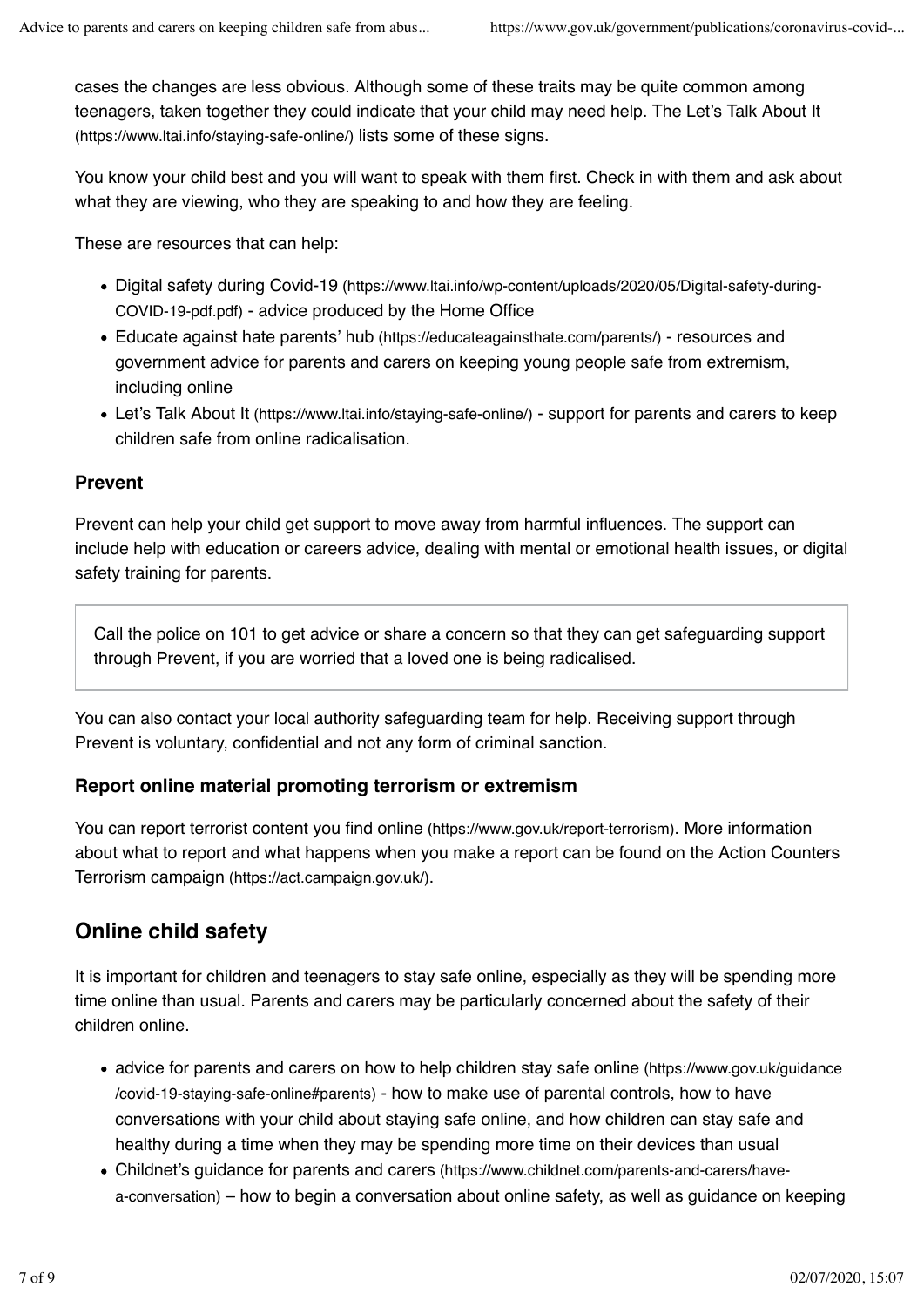under-fives safe online (https://www.childnet.com/parents-and-carers/hot-topics/keeping-young-childrensafe-online)

- Internet Matters (https://www.internetmatters.org/resources/) expert age-specific advice to prepare and protect your child from a range of online issues, including: sexting, self harm, screen time, radicalisation, pornography, online reputation, online grooming, inappropriate content, identity theft, and cyberbullying
- more support on specific harms children may experience online during COVID-19 (https://www.gov.uk/government/publications/coronavirus-covid-19-keeping-children-safe-online /coronavirus-covid-19-support-for-parents-and-carers-to-keep-children-safe-online) including guidance and support to prevent and address these harms
- online safety at home activity packs (https://www.thinkuknow.co.uk/parents/Support-tools/home-activityworksheets/) – CEOP's simple 15 minute activities suitable for children aged 4-14+ can be done at home and focus on topics including image sharing, live streaming and watching videos on the web.

### **Mental health**

If you are worried that someone you know is suicidal, including your child, Samaritans provides advice on how you can support others (https://www.samaritans.org/how-we-can-help/support-and-information /worried-about-someone-else/what-do-if-someone-you-know-suicidal/).

Call Young Minds' free Parents Helpline (https://youngminds.org.uk/find-help/for-parents/parentshelpline/) on 0808 802 5544 for confidential, expert advice, if you have urgent concerns about your child's mental health and wellbeing.

This may be a difficult time for children and young people. Some may be struggling now, while others may be affected later.

During this time, it's important that you take care of your own and your family's mental health – there are lots of things you can do, and support is available if you need it.

- Action for Children (https://www.actionforchildren.org.uk/support-for-parents/children-s-mental-health/) helps parents to spot the signs of poor mental health in their child and explains what to do to help
- NSPCC (https://www.nspcc.org.uk/keeping-children-safe/childrens-mental-health/depression-anxietymental-health/) - a range of advice on how to support your child if you are concerned that they may be struggling with their mental health or be anxious about coronavirus
- Public Health England advice (https://www.gov.uk/government/publications/covid-19-guidance-onsupporting-children-and-young-peoples-mental-health-and-wellbeing/guidance-for-parents-and-carers-onsupporting-children-and-young-peoples-mental-health-and-wellbeing-during-the-coronavirus-covid-19 outbreak) - helps adults with caring responsibilities look after the mental health and wellbeing of children and young people, including those with additional needs and disabilities
- Young Minds (https://youngminds.org.uk/find-help/for-parents/supporting-your-child-during-thecoronavirus-pandemic/) - tips, advice and where to get support for your child's mental health parents can also access activity ideas for use during isolation
- Every Mind Matters (https://www.internetmatters.org/resources/) simple and practical advice to